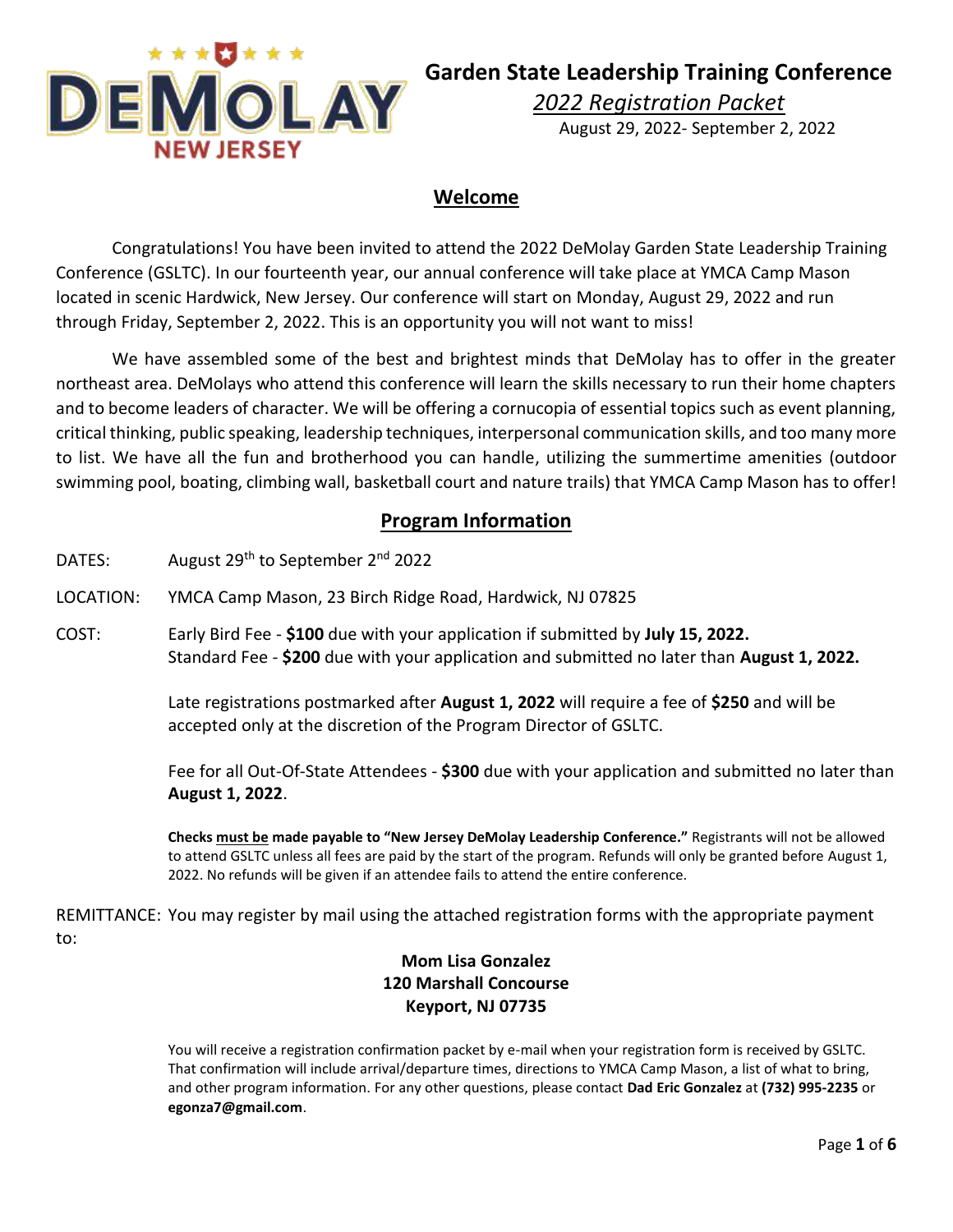

**Garden State Leadership Training Conference**

*2022 Registration Packet*

August 29, 2022- September 2, 2022

## **Registration Form**

|                                                                                                                                                                                                                                |  | Age: Date of Birth: 1990 March 2014 |                                                                                             |  |
|--------------------------------------------------------------------------------------------------------------------------------------------------------------------------------------------------------------------------------|--|-------------------------------------|---------------------------------------------------------------------------------------------|--|
|                                                                                                                                                                                                                                |  |                                     |                                                                                             |  |
|                                                                                                                                                                                                                                |  |                                     |                                                                                             |  |
|                                                                                                                                                                                                                                |  |                                     |                                                                                             |  |
|                                                                                                                                                                                                                                |  |                                     |                                                                                             |  |
|                                                                                                                                                                                                                                |  |                                     | Shirt Size (Please Circle One): S M L XL XXL XXXL Other                                     |  |
|                                                                                                                                                                                                                                |  |                                     |                                                                                             |  |
|                                                                                                                                                                                                                                |  |                                     |                                                                                             |  |
|                                                                                                                                                                                                                                |  |                                     |                                                                                             |  |
|                                                                                                                                                                                                                                |  |                                     | Previously Attended DeMolay Leadership Conference (GSLTC, Key Man, Region I LTC): Yes<br>No |  |
| Conference(s) and Year(s): example and the set of the set of the set of the set of the set of the set of the set of the set of the set of the set of the set of the set of the set of the set of the set of the set of the set |  |                                     |                                                                                             |  |
|                                                                                                                                                                                                                                |  |                                     | No                                                                                          |  |

List Any Degree Parts Known (Master Inquisitor, Master Councilor, Fourth Preceptor, Lord Constable, etc.):

List Any DeMolay Awards or Honors Received:

List Three Interests That Are Not DeMolay: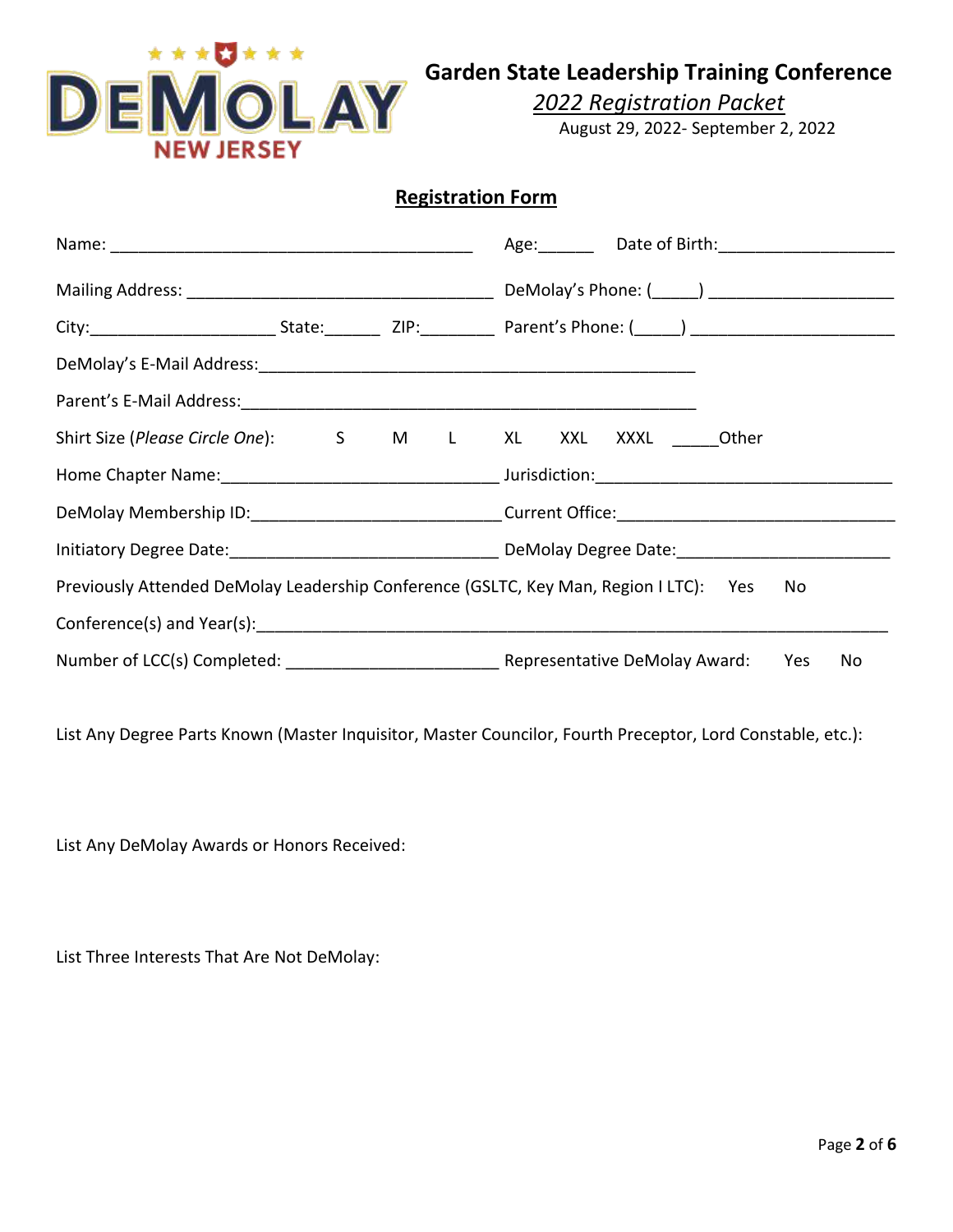

## **Pre-Conference Survey**

*Please rate your current knowledge of the specified areas on the following scale: 1 (None), 2 (Very Little), 3 (Some), 4 (Good), 5 (Mastered)*

| 1. DeMolay History & Structure: | $1 - 2 - 3 - 4 - 5$ |
|---------------------------------|---------------------|
| 2. Parliamentary Procedure:     | $1 - 2 - 3 - 4 - 5$ |
| 3. Event Planning:              | $1 - 2 - 3 - 4 - 5$ |
| 4. Fundraising:                 | $1 - 2 - 3 - 4 - 5$ |
| 5. Budgeting                    | $1 - 2 - 3 - 4 - 5$ |
| 6. Term Planning:               | $1 - 2 - 3 - 4 - 5$ |
| 7. Membership Recruitment       | $1 - 2 - 3 - 4 - 5$ |
| 8. Public Speaking:             | $1 - 2 - 3 - 4 - 5$ |
| 9. Communication:               | $1 - 2 - 3 - 4 - 5$ |
| 10. Leadership:                 | $1 - 2 - 3 - 4 - 5$ |
|                                 |                     |

Please list three DeMolay related skills you hope to learn more about:

Please list three non-DeMolay life skills that you would like to learn more about:

How do you hope to use the skills you learn at GSLTC in the future?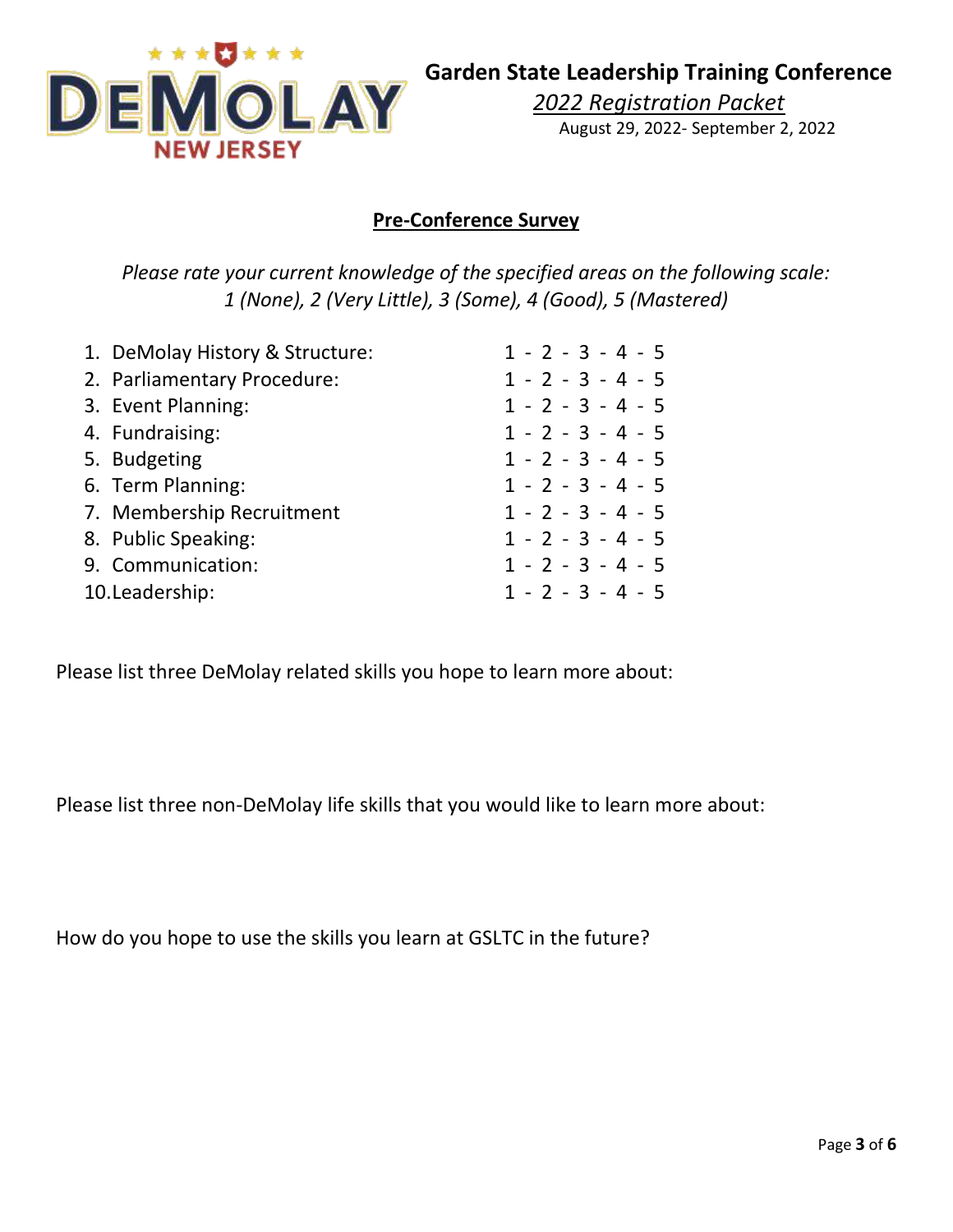

*2022 Registration Packet* August 29, 2022- September 2, 2022

# **Authorization and Consents - Required Signatures:**

The following signatures are required for attendance. By signing this form, the signatories agree that the Registrant is authorized to attend this DeMolay Program.

\_\_\_\_\_\_\_\_\_\_\_\_\_\_\_\_\_\_\_\_\_\_\_\_\_\_\_\_\_\_\_\_\_\_\_\_\_\_\_\_ \_\_\_\_\_\_\_\_\_\_\_\_\_\_\_\_\_\_\_\_\_\_\_\_\_\_\_\_\_\_\_\_\_\_\_\_\_\_\_\_

Signature of Chapter Advisor Signature of Chapter Chairman

**Release and Consent:** I hereby give my consent and permission as a legal adult or as the Parent or Legal Guardian of the above-named Registrant for my/his participation in the 2022 DeMolay Garden State Leadership Training Conference. I hereby agree that I/my son will abide by the statutes, by-laws, rules, regulations and edicts of DeMolay International and its duly authorized representatives. I agree that, if in the opinion of the GSLTC Staff, I/my child should need to be removed or asked to leave GSLTC for any reason, that I will immediately take the necessary action to affect my/his removal from the site at my expense. I agree that I will be responsible for any damage or injury I/my son may cause beyond reasonable wear and tear. I hereby agree to release and hold harmless DeMolay International, its International Supreme Council, the Grand Master of DeMolay, and its members, officers and employees, together with the Executive Officers, GSLTC Staff Members, Advisors and other authorized representatives from and against any and all claims or causes of action which may arise or be connected to my/his attendance at GSLTC, including transportation to and from the site.

**Media Release:** I understand and agree that photographs/videos may be taken at the event and consent to the use of these photographs/videos to promote the DeMolay program now or in the future.

**Medical Consent:** I hereby authorize any DeMolay Advisor at GSLTC to secure for me/my son urgent or emergency treatment, including transportation, hospitalization, surgery, anesthesia, invasive and non-invasive medical tests, imaging, and procedures as may be deemed reasonably medically necessary by a licensed medical professional. Medical providers are authorized to release to any DeMolay Advisor medical information concerning me/my son, including exam findings, test results, and any treatments provided for the purpose of diagnosing and treating the injury/malady complained of. *If the Registrant is under 18 years of age:* I understand that, if practicable, reasonable efforts shall be made by the GSLTC Staff to contact me prior to medical treatment.

\_\_\_\_\_\_\_\_\_\_\_\_\_\_\_\_\_\_\_\_\_\_\_\_\_\_\_\_\_\_\_\_\_\_\_\_\_\_\_\_ \_\_\_\_\_\_\_\_\_\_\_\_\_\_\_\_\_\_\_\_\_\_\_\_\_\_\_\_\_\_\_\_\_\_\_\_\_\_\_\_

Signature of Registrant (All) Signature of Parent/Guardian *(if Registrant under 18)*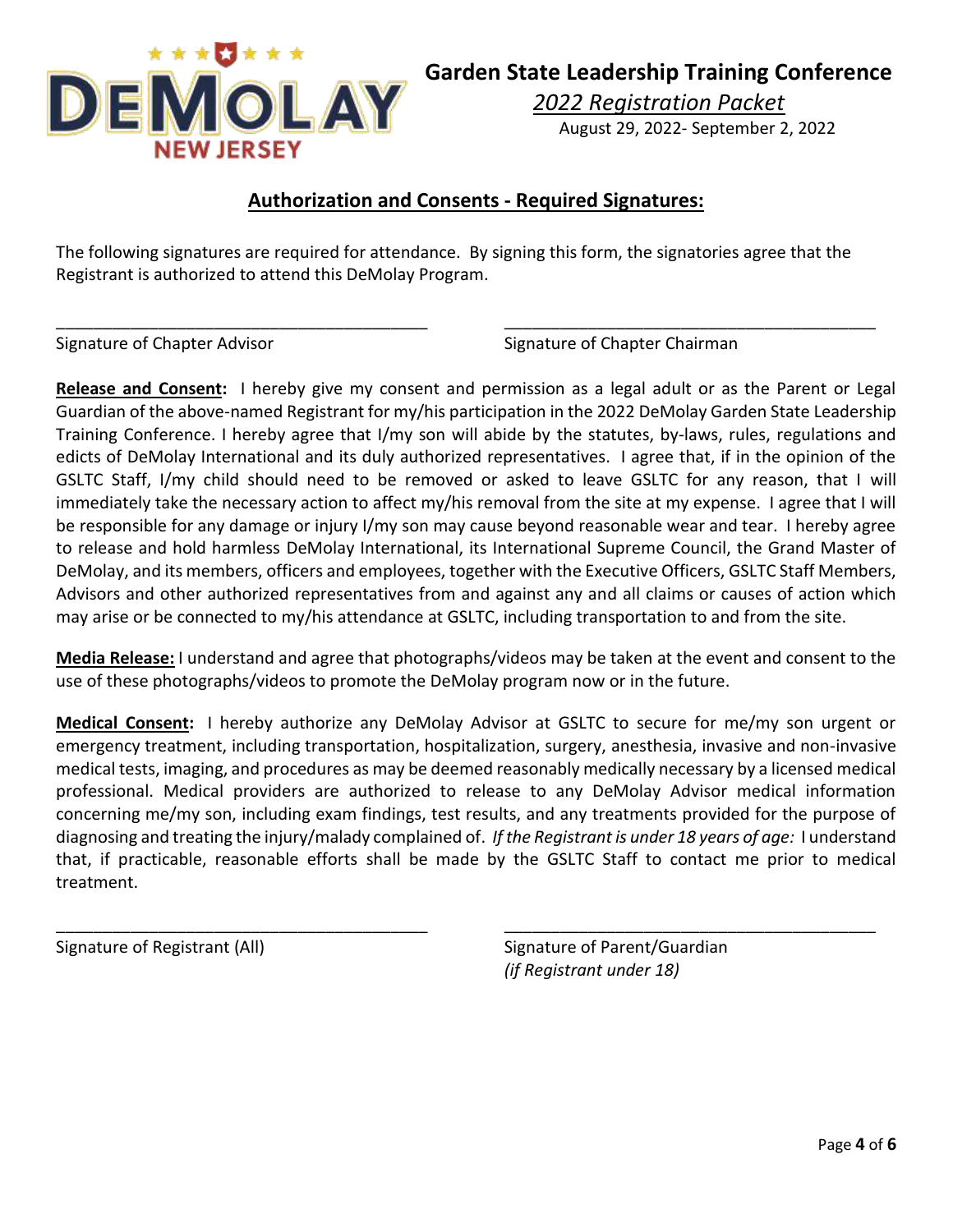

**Garden State Leadership Training Conference**

*2022 Registration Packet*

August 29, 2022- September 2, 2022

## **Emergency Contacts:**

| Cell Phone Number: (_____) _________________                                                                                                                                                              |  |  |  |  |  |
|-----------------------------------------------------------------------------------------------------------------------------------------------------------------------------------------------------------|--|--|--|--|--|
| Relationship to Participant: _______________________________                                                                                                                                              |  |  |  |  |  |
|                                                                                                                                                                                                           |  |  |  |  |  |
| Cell Phone Number: (_____) _________________                                                                                                                                                              |  |  |  |  |  |
|                                                                                                                                                                                                           |  |  |  |  |  |
|                                                                                                                                                                                                           |  |  |  |  |  |
| <b>Health Insurance:</b>                                                                                                                                                                                  |  |  |  |  |  |
|                                                                                                                                                                                                           |  |  |  |  |  |
| Please list your medical insurance below, or indicate that you have no medical coverage:                                                                                                                  |  |  |  |  |  |
| Insurance Company Group No. (if applicable) Policy Number<br>Subscriber's Name                                                                                                                            |  |  |  |  |  |
| <b>REQUIRED: ATTACH A COPY OF THE FRONT AND BACK OF YOUR</b>                                                                                                                                              |  |  |  |  |  |
| <b>HEALTH INSURANCE CARD TO THIS APPLICATION.</b>                                                                                                                                                         |  |  |  |  |  |
| <b>Medications:</b>                                                                                                                                                                                       |  |  |  |  |  |
| Medications: Please list all medications you are currently taking, including dose and frequency/schedule.                                                                                                 |  |  |  |  |  |
| Please include inhalers, over-the-counter medications, vitamins and supplements. Please bring only the<br>amount of medicine needed for the duration of the conference in appropriate labeled containers. |  |  |  |  |  |
|                                                                                                                                                                                                           |  |  |  |  |  |

| <b>Name of Medication</b> | <b>Dosage</b> | <b>Frequency of</b><br><b>Dose</b> | <b>Need Assistance</b><br>Administering?<br>(Yes/No) | <b>Reason for Using</b> |
|---------------------------|---------------|------------------------------------|------------------------------------------------------|-------------------------|
|                           |               |                                    |                                                      |                         |
|                           |               |                                    |                                                      |                         |
|                           |               |                                    |                                                      |                         |
|                           |               |                                    |                                                      |                         |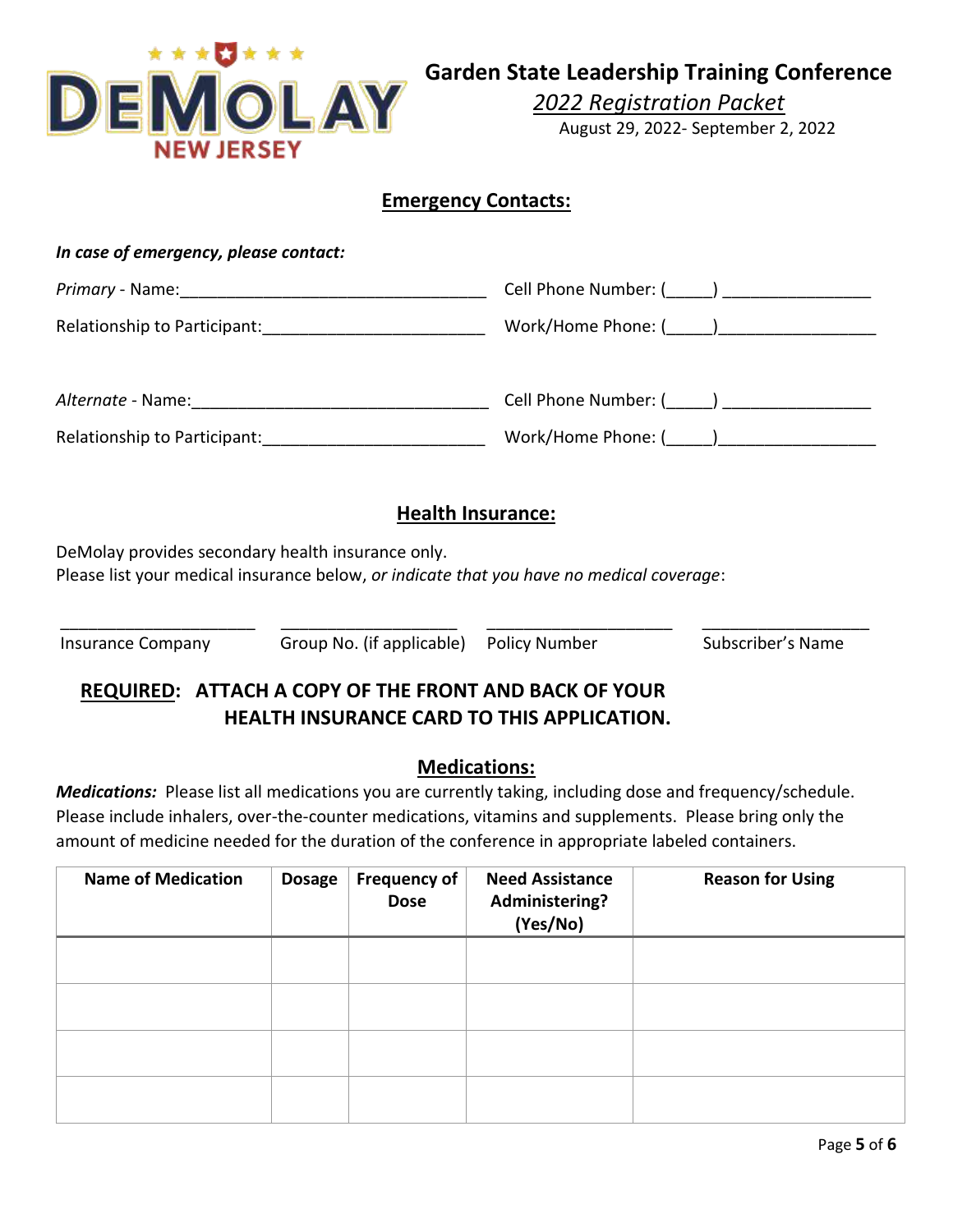

*2022 Registration Packet* August 29, 2022- September 2, 2022

## **Medical Information:**

*This information will remain confidential, only to be shared with the GSLTC Program Director and appointed medical personnel as well as your assigned GSLTC Chapter Advisor/Assistant Chapter Advisor.*

*Medical History:* Please list any and all diagnosed medical conditions (ie. Asthma, seizure disorder, diabetes, ADHD, Autism, etc.) as well as any surgeries or hospitalizations within the last year.

Explain the circumstances/treatment plan of any condition listed above:

*Allergies:* Please list any allergies (medication, food or environmental) and describe your typical allergic reaction if exposed to the allergen:

If you have an allergy, are you prescribed an epi-pen or other emergency medication?

Is there any further information you feel important for the GSLTC Staff to be aware of regarding any medical, mental health, or learning concerns?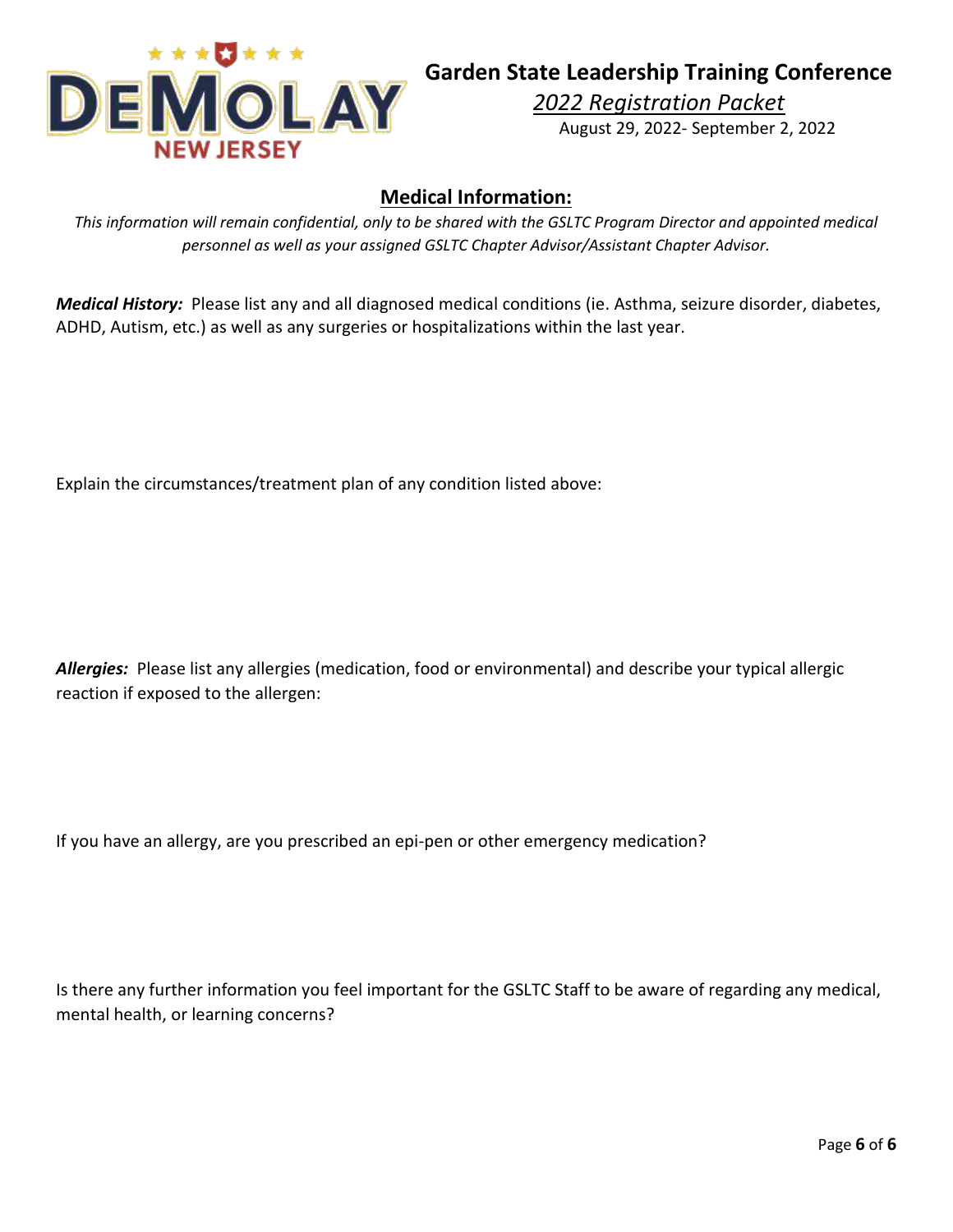## YMCA Camp Ralph S Mason Program Waiver

| Group Name: Garden State Leadership Training Conference - NJ DeMolay |  |  |
|----------------------------------------------------------------------|--|--|
|                                                                      |  |  |
|                                                                      |  |  |
|                                                                      |  |  |
|                                                                      |  |  |
|                                                                      |  |  |
|                                                                      |  |  |

YMCA Camp Mason conducts its programs with the best interests of its participants in mind and has taken reasonable steps to provide appropriate equipment and well trained staff for these programs. However, these programs do have inherent risks and although safety procedures have been established to minimize these risks not all risks and hazards can be eliminated due to the nature of the activities offered.

Living in the natural environment can be unpredictable. Some of the possible risks include contact with wildlife, falling, cuts, burns, bruises, sprains, fractures, falling trees, falls during climbing, falling rocks during climbing, tipping over a canoe, falling into the water, drowning, near drowning, hypothermia, unpredictable weather conditions. All of these risks may result in injuries to the participant. I understand that Camp Mason's intent is not to frighten me but wants me to be fully informed of all the risks. I understand that the risks listed above are not complete and that there are other risks that exist.

The potential of contracting Lyme Disease increases in rural settings such as Camp Mason. We encourage all participants to check themselves regularly for ticks and to be educated on the signs and symptoms of Lyme Disease, which may occur days or months after an encounter with a tick.

My signature below indicates that I fully understand the nature of the program at YMCA Camp Mason and I freely wish to participate. I know of no legal, physical or health reason why myself and/or my child cannot fully participate in the program that I am registering for. I agree to assume responsibility for the inherent risks identified herein and to those risks that are not specifically identified. I understand that it is my responsibility to participate in a safe manner, doing my best to follow the safety instructions provided to me by the Camp Mason staff. I agree not to do anything that jeopardizes me or other members of my group. I (and my parents/guardians if a am a minor) assume and accept full responsibility for me and for injury, death and loss of personal property and expenses suffered by me as a result of those inherent risks and dangers identified herein, and those not specifically identified, as a result of my negligence or the negligence of others participating in the activity.

My signature authorizes the management and staff of YMCA Camp Mason to act for me according to their best judgment in the event of a medical emergency and/or routine medical care. By my signature I hereby waive, release and hold harmless the YMCA, its management, volunteers, agents, and staff from any and all